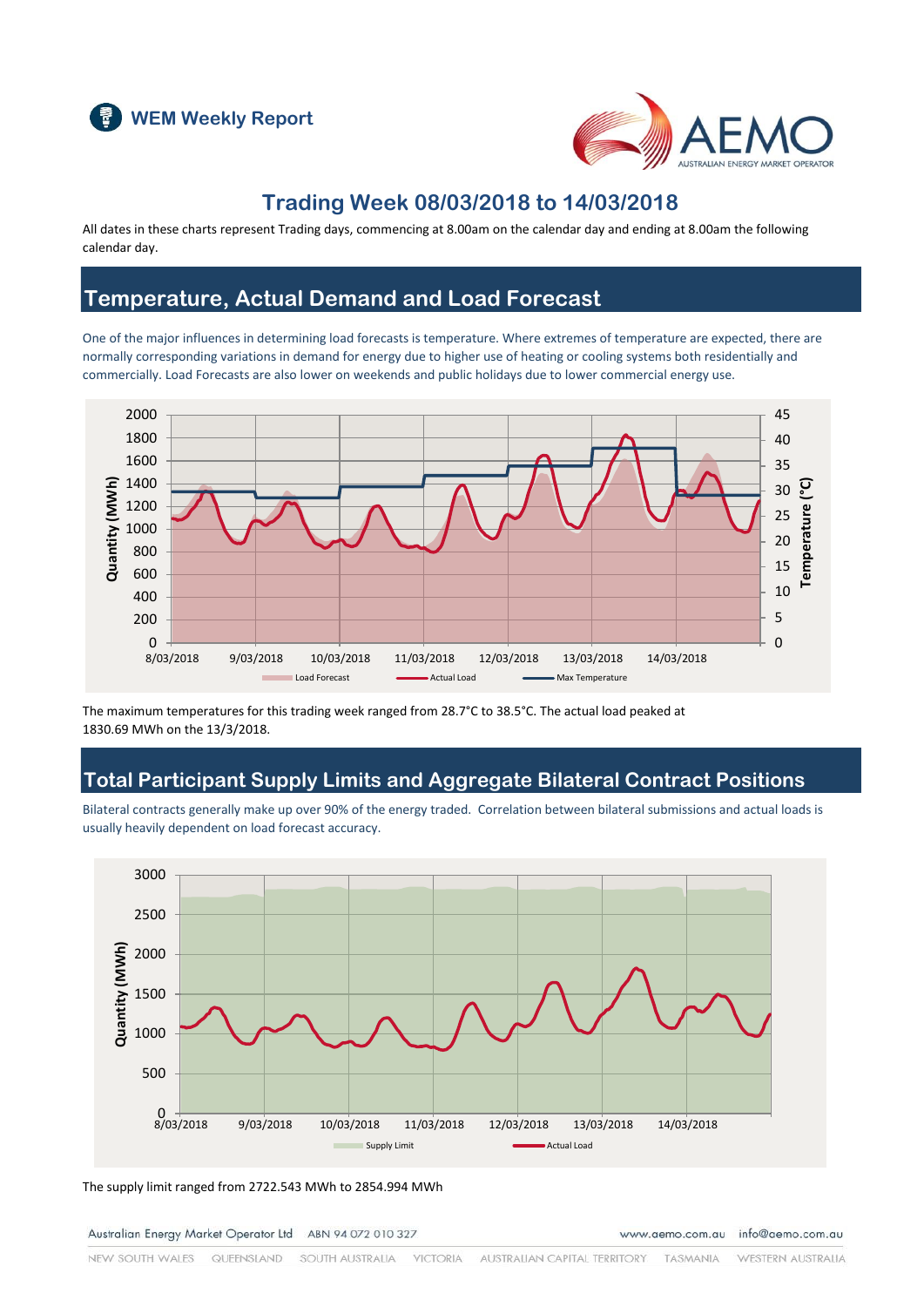# **Net Balancing Market Trades**

Bilateral contracts and STEM trading are generally based on the forecast energy requirements of Participants. When the forecast requirements are higher or lower than the actual requirements for a day, this Market energy must be bought and sold in the balancing mechanism. This graph shows the estimated net balancing trades.



The majority of the balancing activity this week occurred within Balancing Demand. The maximum balancing demand for the week reached 417.2795 MWh on the 13/3/2018. The maximum balancing supply for the week reached -180.819 MWh on the 14/3/2012.

# **Total Traded Energy**

This chart represents a comparison between the total net energy that is traded in Bilateral Contracts, the STEM and the balancing mechanism. Balancing Supply represents cases in which the total contract position is greater than the demand and customers must supply energy back to balancing. Balancing Demand represents cases in which the total contract position is less than the demand and customers must purchase energy from balancing.



Total balancing supply equalled -2713.405 MWh whereas total balancing demand equalled 31085.146 MWh. The Total STEM Traded quantity was 16346.706 MWh, with the STEM Clearing Quantity ranging between 11.664 MWh and 148.421 MWh.

Australian Energy Market Operator Ltd ABN 94 072 010 327

www.aemo.com.au info@aemo.com.au